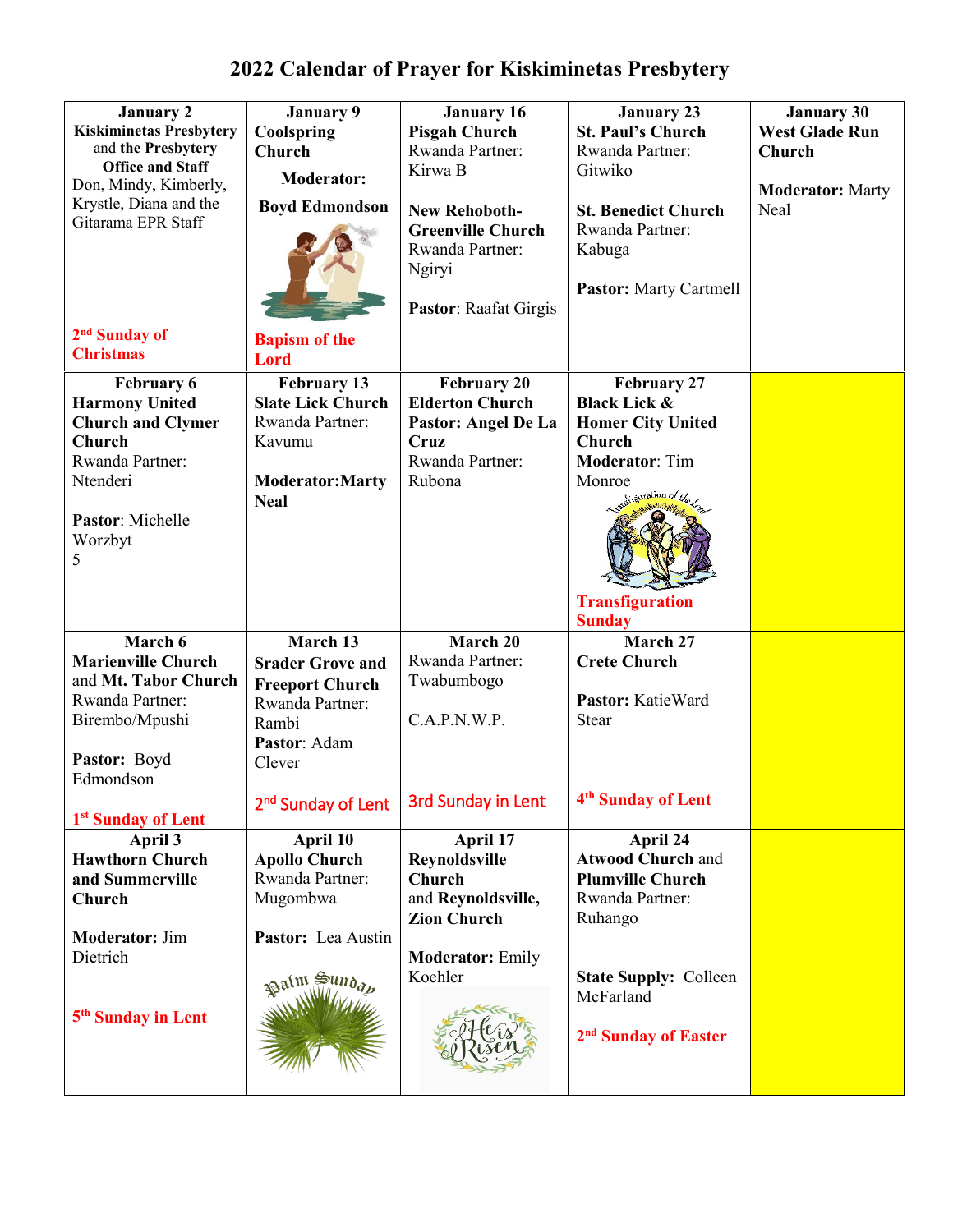| May 1                                                          | May 8                                                                   | May 15                                                              | May 22                                                                                | <b>May 29</b>                                          |
|----------------------------------------------------------------|-------------------------------------------------------------------------|---------------------------------------------------------------------|---------------------------------------------------------------------------------------|--------------------------------------------------------|
| <b>Appleby Manor</b>                                           | Punxsutawney                                                            | <b>Concord/Dayton</b>                                               | <b>Wilcox Church</b>                                                                  | <b>First Church of</b>                                 |
| Church and                                                     | Church                                                                  | Church and Mt.                                                      |                                                                                       | <b>Falls Creek</b>                                     |
| <b>Crooked Creek</b>                                           | Rwanda Partner:                                                         | Zion/Templeton                                                      | <b>Moderator:</b> Erin Kobs                                                           |                                                        |
| Church                                                         | Nyagihamba                                                              | Church                                                              |                                                                                       | <b>Moderator: Dave</b>                                 |
| <b>Pastor:</b> Marty Neal                                      |                                                                         |                                                                     | <b>Ridgway Church</b>                                                                 | Koehler                                                |
| Rwanda Partner for<br>Crooked Creek:                           | Pastor: Erin Kobs                                                       | Commissioned<br><b>Pastor: Joel</b><br><b>Kinnard</b>               | <b>Moderator: Dave</b><br>Koehler                                                     | <b>Faith Church</b><br>Rwanda Partner:                 |
| Nyarutovu/Kabadaha                                             | <b>Pleasant Grove</b><br>Church                                         |                                                                     | <b>Oliveburg Church</b>                                                               | Munaz                                                  |
|                                                                | <b>Moderator: David</b>                                                 |                                                                     |                                                                                       | <b>Moderator:</b>                                      |
|                                                                | Koehler                                                                 |                                                                     | <b>Moderator:</b> Steve<br>Hendrickson                                                | Colleen McFarlandi                                     |
| June 5                                                         | June 12                                                                 | June 19                                                             | June 26                                                                               |                                                        |
| <b>Trinity Church</b>                                          | <b>Cherry Tree &amp;</b>                                                | <b>Union First Church</b>                                           | <b>Ebenezer Church</b>                                                                |                                                        |
| Pastor: Jerry Hoch                                             | <b>Heilwood Church</b>                                                  | of Cowansville                                                      | Moderator: Tim                                                                        |                                                        |
| <b>Moderator: Tim</b>                                          |                                                                         |                                                                     | Monroe                                                                                |                                                        |
| Monroe                                                         | <b>Moderator: Katie</b>                                                 | Pastor: Diane Flynn                                                 |                                                                                       |                                                        |
|                                                                | Ward Stear                                                              |                                                                     | Rwanda Partner:                                                                       |                                                        |
|                                                                |                                                                         |                                                                     | Mwendo                                                                                |                                                        |
| <b>Day of Pentecost</b>                                        | Irimi<br>Sundăy                                                         |                                                                     |                                                                                       |                                                        |
| July 3                                                         | July 10                                                                 | July 17                                                             | July 24                                                                               |                                                        |
|                                                                | <b>Cross Roads</b>                                                      | <b>NuValley Church</b>                                              | <b>Dayton Glade Run</b>                                                               |                                                        |
| <b>Big Run Church</b>                                          | <b>Community</b>                                                        |                                                                     |                                                                                       |                                                        |
|                                                                |                                                                         |                                                                     |                                                                                       |                                                        |
|                                                                | Church                                                                  | Rwanda Partner:                                                     | <b>Church</b>                                                                         |                                                        |
| <b>Moderator: Steve</b>                                        | Rwanda Partner:                                                         | Gihara                                                              | Rwanda Partner:                                                                       |                                                        |
| Hendrickson                                                    | Nyarurama                                                               |                                                                     | Mucubira                                                                              |                                                        |
|                                                                |                                                                         | <b>Moderator: Colleen</b>                                           | CP: Sheila Wadding                                                                    |                                                        |
| <b>Jacksonville Church</b><br><b>Moderator: Dick</b><br>Cassel | Pastors: Gary and<br>Lisa Lyon                                          | McFarland                                                           |                                                                                       |                                                        |
|                                                                |                                                                         |                                                                     |                                                                                       |                                                        |
| July 31<br><b>Brookville Church</b><br>Rwanda Partner: Buha    | August 7<br><b>Beechwoods</b><br>Church and Sugar<br><b>Hill Church</b> | <b>August 14</b><br><b>Arcadia Church</b><br>CRE: Sandy<br>Atherton | <b>August 21</b><br><b>Washington Church</b><br><b>Moderator:</b> Katie<br>Ward Stear | Aug 28<br><b>Millcreek Church</b><br>and Shiloh Church |
| <b>Pastor: Stanley</b>                                         | Rwanda Partner:                                                         |                                                                     |                                                                                       | Shiloh's Rwanda                                        |
| <b>Bhasker</b>                                                 | Kabadaha                                                                | Rwanda Partner:                                                     | <b>Gilgal and Rochester</b>                                                           | Partner:                                               |
|                                                                |                                                                         | Nyamagabe                                                           | <b>Mills Churches</b>                                                                 | Birembo/Mpushi                                         |
| <b>Rimersburg Church</b>                                       | Pastors: David and                                                      |                                                                     |                                                                                       |                                                        |
| Moderator: J. Ed                                               | Emily Koehler                                                           | <b>Elkton Church</b>                                                | <b>Moderator: Bruce</b>                                                               | <b>Moderator: Raafat</b>                               |
| Rudiger                                                        |                                                                         |                                                                     | Shannon                                                                               | Girgis                                                 |
|                                                                |                                                                         | <b>Moderator:</b> Emily<br>Koehler                                  | Rwanda Partner:<br>Birembo/Ruhango                                                    |                                                        |